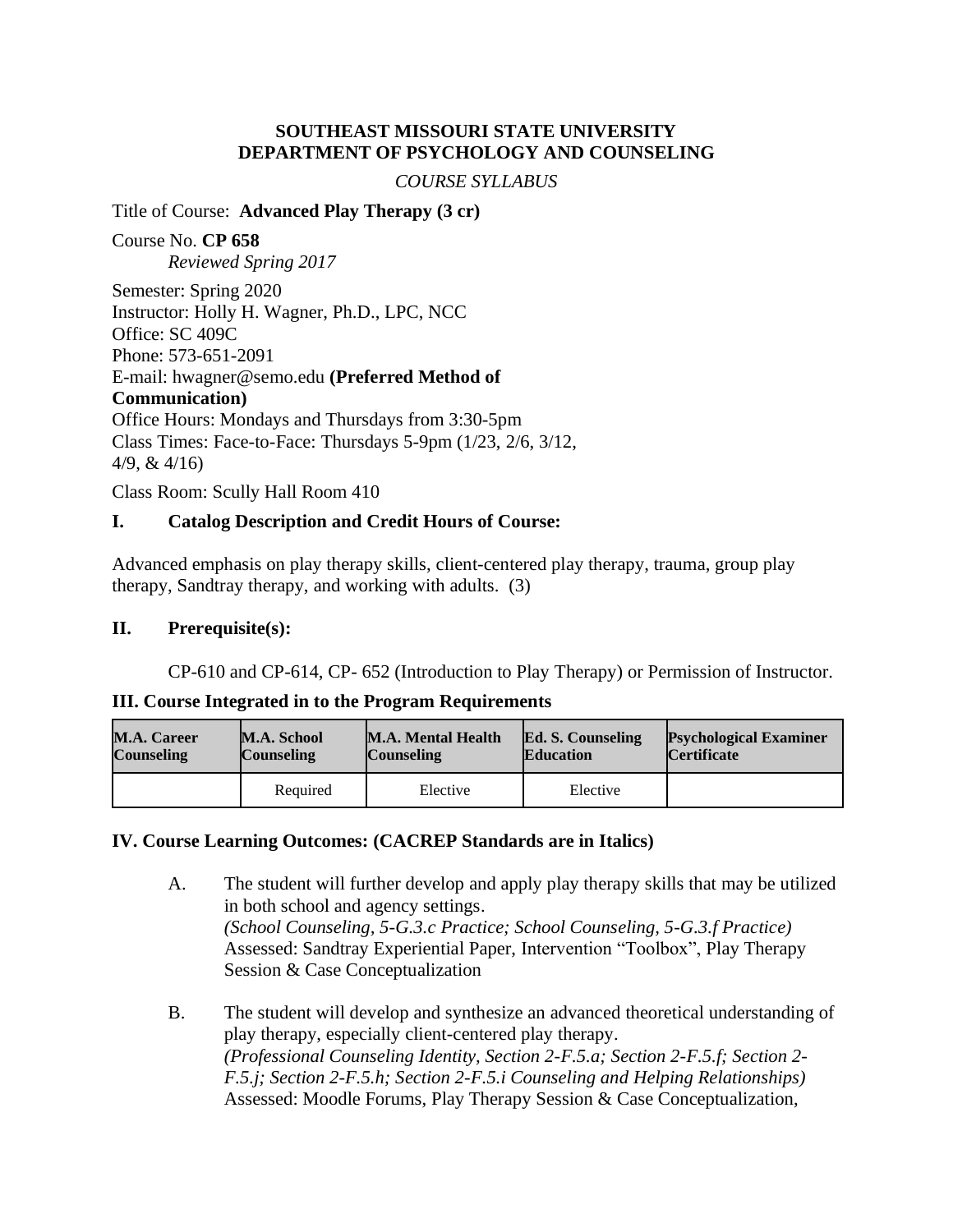C. The student will apply specific modalities within play therapy, including Sandtray therapy, Group play therapy, as well as working with populations with trauma, adults, and families. *(Professional Counseling Identity, Section 2-F.3.g Human Growth and* 

*Development; School Counseling, 5-G.2.e; 5-G.2.g Contextual Dimensions, School Counseling, 5-G.3.c Practice; School Counseling, 5-G.3.f Practice)* Assessed: Portable Play Therapy Kit, Sandtray Experiential and Paper, Intervention "Toolbox", Trauma Play Clinical Response, Play Therapy Session & Case Conceptualization

### **V. Course as Relates to External Requirements**

| <b>Council for</b><br><b>Accreditation</b><br>for<br>Counseling &<br><b>Related</b><br><b>Educational</b><br><b>Program</b><br><b>Requirements</b><br>(2016)                                                                                           | <b>Department of</b><br><b>Elementary &amp;</b><br><b>Secondary Education</b><br><b>Requirements (2012)</b>                                                                                                                                                                                                                                                                                          | <b>Licensed</b><br><b>Professional</b><br><b>Counselor</b><br><b>Requirements</b> | <b>National</b><br><b>Board</b><br><b>Certified</b><br><b>Counselor</b><br><b>Requirements</b> | <b>Registered</b><br><b>Play Therapist</b><br><b>Requirements</b>                                                                |
|--------------------------------------------------------------------------------------------------------------------------------------------------------------------------------------------------------------------------------------------------------|------------------------------------------------------------------------------------------------------------------------------------------------------------------------------------------------------------------------------------------------------------------------------------------------------------------------------------------------------------------------------------------------------|-----------------------------------------------------------------------------------|------------------------------------------------------------------------------------------------|----------------------------------------------------------------------------------------------------------------------------------|
| Section 5-G<br>School<br>Counseling,<br>.2. Contextual<br><b>Dimensions</b><br>Section 5-G<br>School<br>Counseling,<br>.3. Practice<br>Section 2-F<br>Professional<br>Counseling<br>Identity,<br>$\overline{.}3$<br>Human<br>Growth and<br>Development | <b>MO School Counseling</b><br>Standard 2:<br>Program<br>Implementation: The<br>school counselor<br>collaborates with<br>school and community<br>members to plan,<br>design, implement,<br>evaluate and enhance<br>the school and district-<br>wide comprehensive<br>guidance and<br>counseling program to<br>advance the academic,<br>personal/social and<br>career development of<br>all students. |                                                                                   |                                                                                                | 67.5 hours of<br>Play Therapy<br>Specific<br>Instruction<br>toward<br><b>Registered Play</b><br>Therapist<br>(RPT)<br>Credential |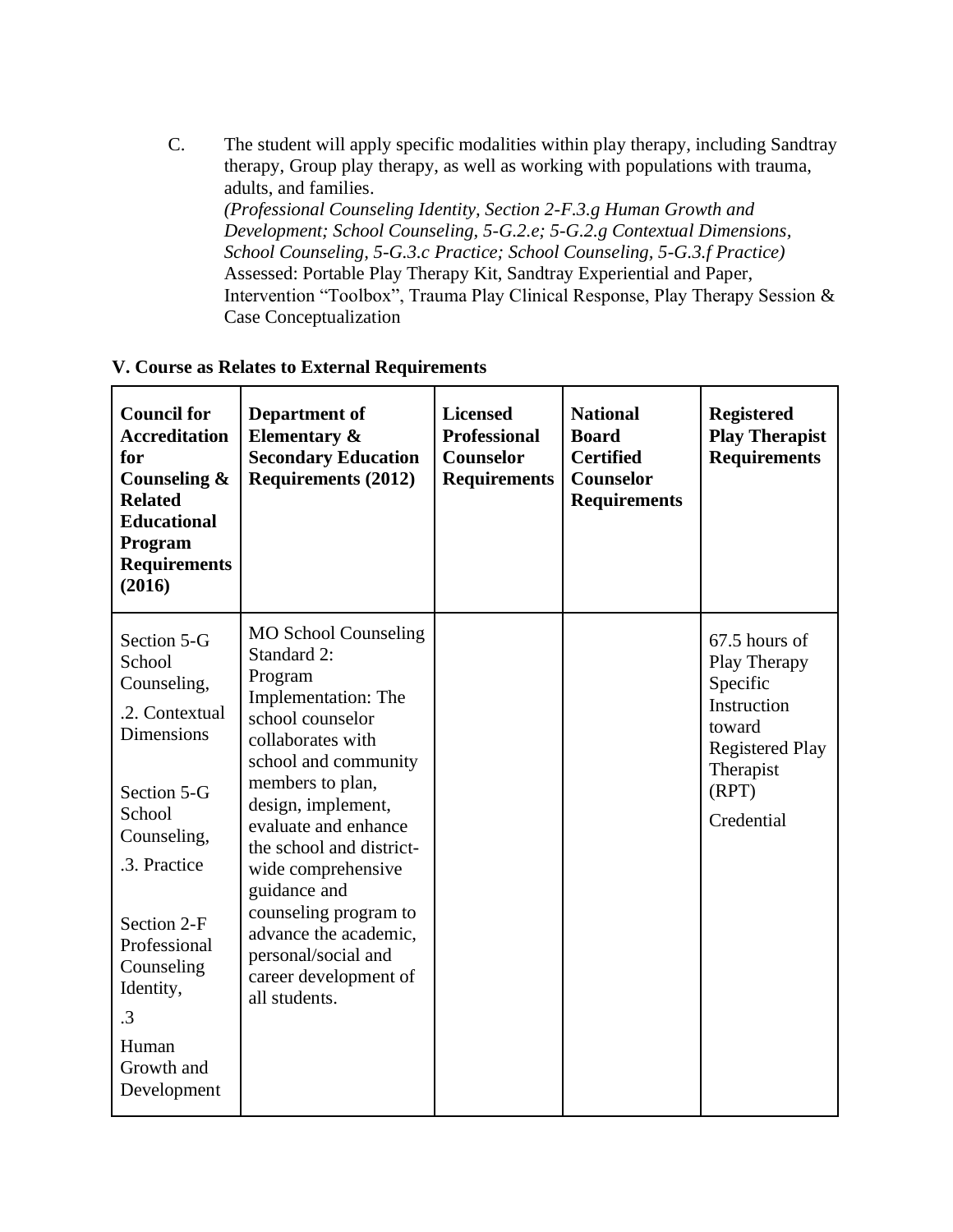| Section 2-F<br>Professional<br>Counseling<br>Identity, |  |  |
|--------------------------------------------------------|--|--|
| .5 Counseling<br>and Helping<br>Relationships          |  |  |

# **VI. Course as Relates to External Standards**

# **CACREP Standards (2016)**

# **School Counseling, 5-G.2 Contextual Dimensions**

e. school counselor roles and responsibilities in relation to the school emergency management plans, and crises, disasters, and trauma

g. characteristics, risk factors, and warning signs of students at risk for mental health and behavioral disorders

l. professional organizations, preparation standards, and credentials relevant to the practice of school counseling

# **School Counseling, 5-G.3 Practice**

c. core curriculum design, lesson plan development, classroom management strategies, and differentiated instructional strategies

f. techniques of personal/social counseling in school settings

# **Professional Counseling Identity, Section 2-F.3 Human Growth and Development**

g. effects of crisis, disasters, and trauma on diverse individuals across the lifespan

# **Professional Counseling Identity, Section 2-F.5 Counseling and Helping Relationships**

a. theories and models of counseling

- f. counselor characteristics and behaviors that influence the counseling process
- g. essential interviewing, counseling, and case conceptualization skills
- h. developmentally relevant counseling treatment or intervention plans
- i. development of measurable outcomes for clients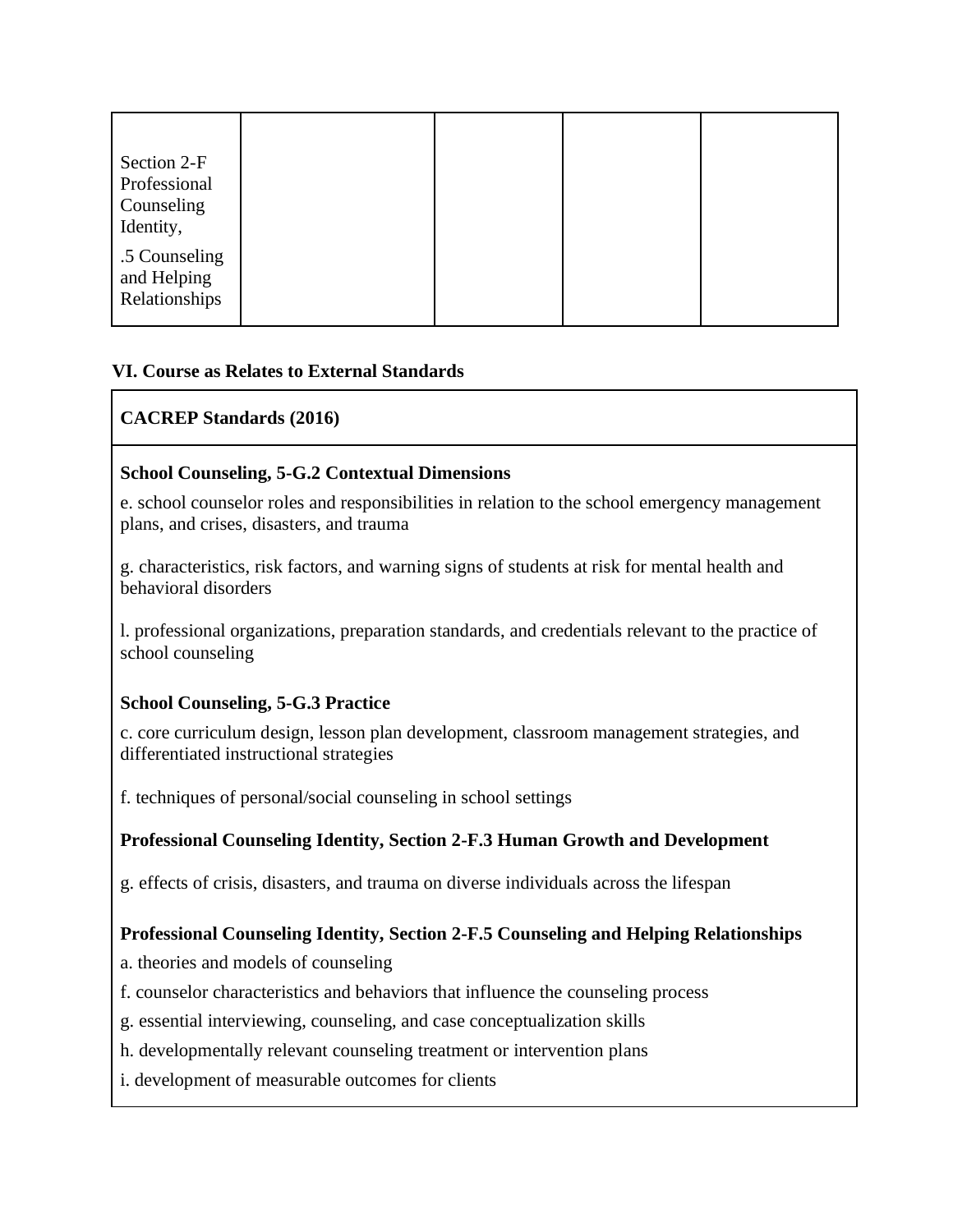# **Department of Elementary & Secondary Education Standards (2012)**

MO School Counseling Standard 2:

Program Implementation: The school counselor collaborates with school and community members to plan, design, implement, evaluate and enhance the school and district-wide comprehensive guidance and counseling program to advance the academic, personal/social and career development of all students.

### **VII. Purposes or Objectives of the Course:**

- A. The student will identify the theory and techniques behind client-centered play therapy.
- B. The student will demonstrate proficiency in applying client-centered play therapy techniques.
- C. The student will demonstrate proficiency in using limit-setting skills.
- D. The student will be able to identify and connect play therapy themes.
- E. The student will recognize and articulate his/her/their own development as a play therapist.
- F. The student will connect the impact of trauma on children and the benefit of play therapy techniques in working with traumatized children.
- G. The student will identify the theory behind Sandtray therapy and how to apply this modality with different populations.
- H. The student will investigate the usefulness of group play therapy.
- I. The student will assess factors related to providing play therapy in schools and community agencies.
- J. The student will identify how play therapy can be adapted to work with families and adults.

#### **VIII.** Course Content or Outline: Class Hours Class Hours

| A. | Theoretical Perspectives of Play Therapy |                              |  |
|----|------------------------------------------|------------------------------|--|
|    |                                          | Client-Centered Play Therapy |  |

- a. Process of Client-Centered Play Therapy
- b. Conceptualization Skills

| Β. | Process of Play Therapy |  |
|----|-------------------------|--|
|----|-------------------------|--|

- 1. Play Therapy Themes
- 2. Play Therapy Skills
- 3. Counselor Development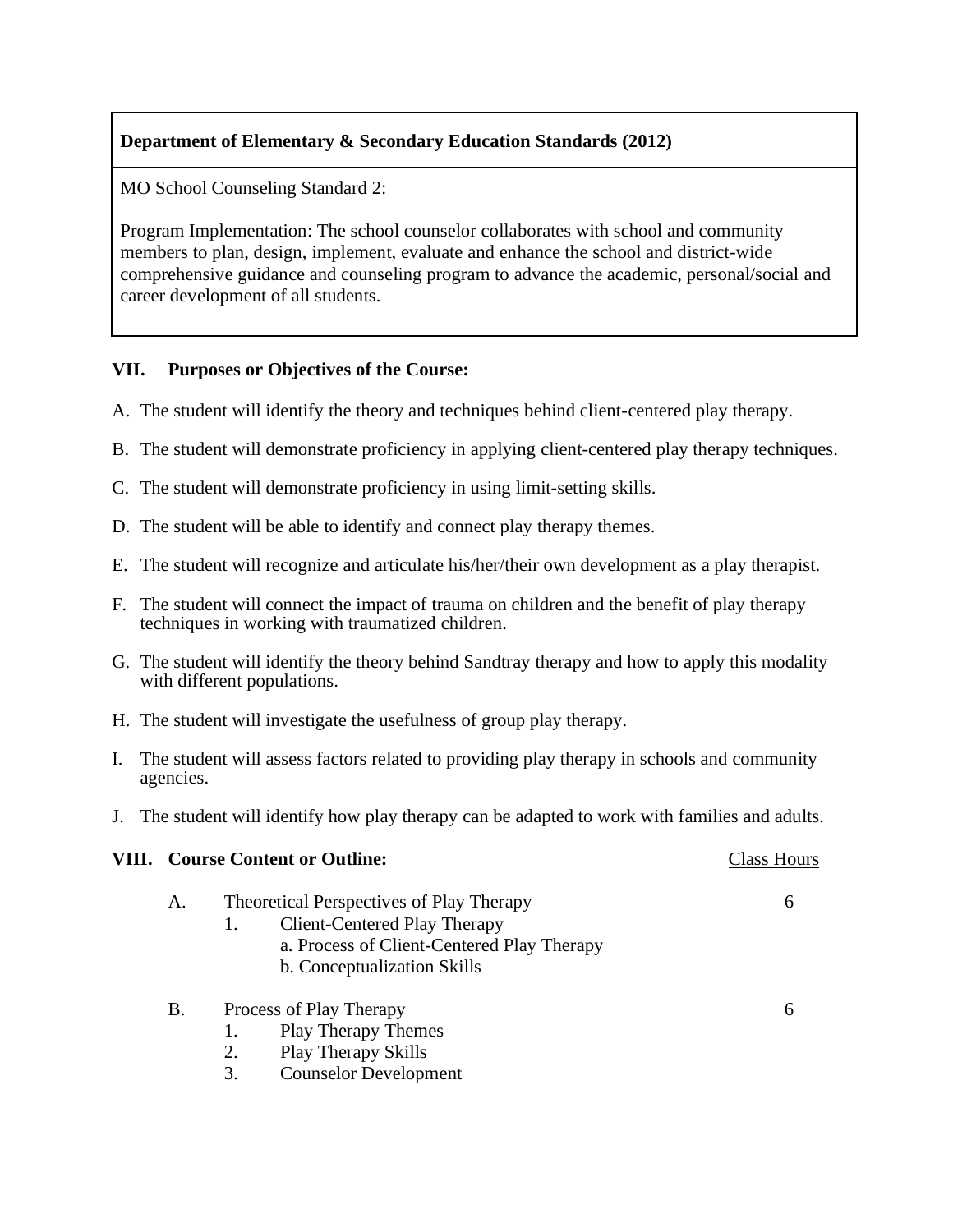### **IX. Textbook(s):**

Gil, E. & Terr, L. C. (2010). *Working with children to heal interpersonal trauma: The power of play.* New York: The Guilford Press.

Ray, D. C. (2011). *Advanced play therapy: Essential conditions, knowledge and skills for child practice.* New York: Taylor & Francis Group.

Assigned readings from current professional journals.

#### **X. Expectations of Student:**

- A. The student will participate in seminar discussions, in-class, and online assignments.
- B. The student will be responsible for in-class presentations.
- C. The student will write one process conceptualization paper.

#### **XI. Basis for Student Evaluation: (CACREP Standards are in Italics)**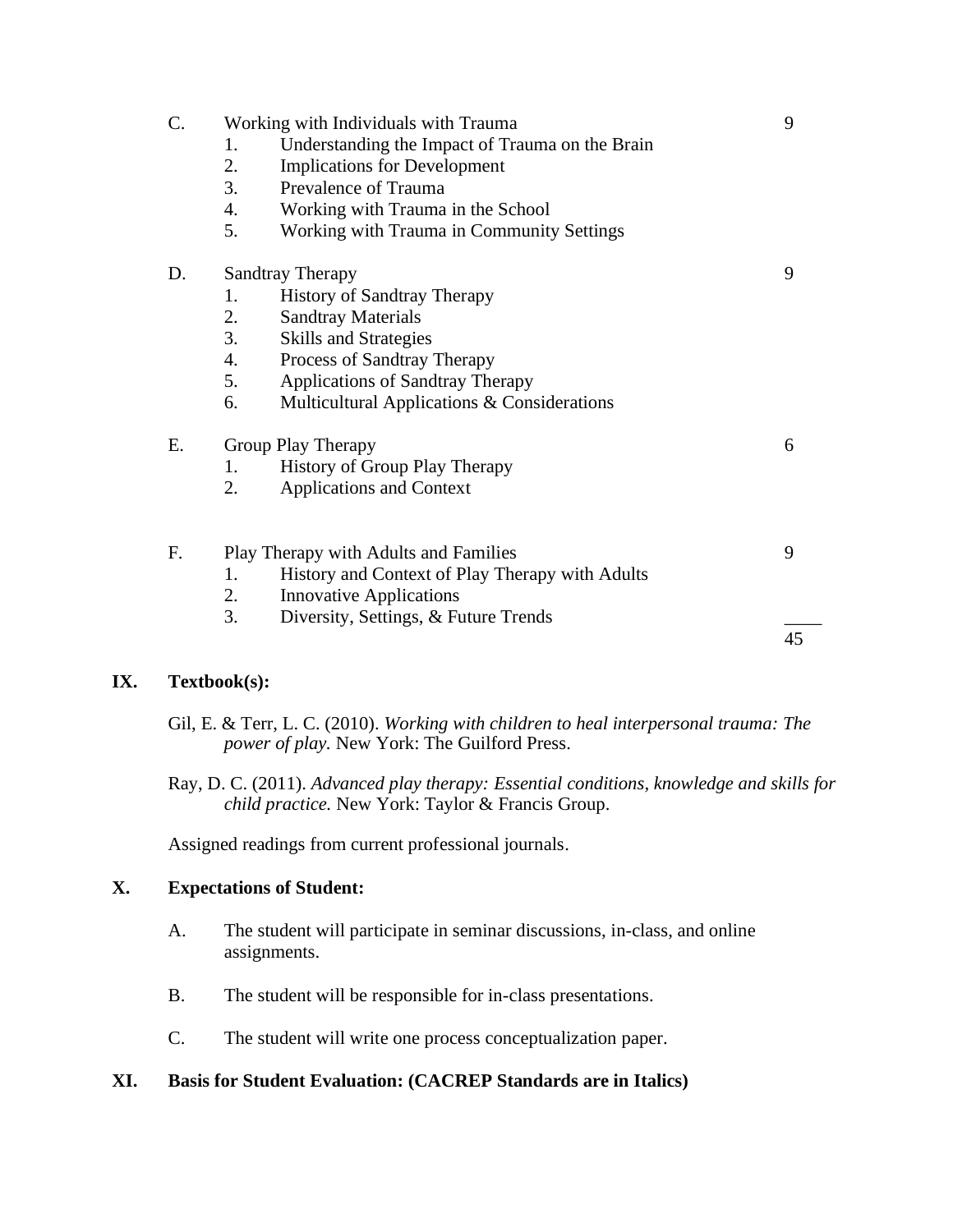# **A. Portable Play Therapy Kit (10%)**

– Students will create a portable kit according to specified play therapy categories (list of potential materials will be provided by instructor). **Due: 2/6 in class** *(School Counseling, 5-G.3.c Practice; School Counseling, 5-G.3.f Practice)*

# **B. Moodle Forums (20%)**

**-** Students will respond to online forums, throughout the semester, based on content from the textbooks: *Advanced Play Therapy* (Ray, 2011) and *Working with Children to Heal Interpersonal Trauma* (Gil & Terr, 2010). **Due: various dates on Moodle**

*(Professional Counseling Identity, Section 2-F.5.a; Section 2-F.5.f; Section 2- F.5.j; Section 2-F.5.h; Section 2-F.5.i Counseling and Helping Relationships)*

# **C. Sandtray Experiential and Paper (10%)**

- In class, students will create a sandtray at the direction of the instructor and using the materials provided. Students should take notes on their sandtray and also photograph it. Following the class, the students will write an analysis of their sandtray. The paper should be APA style (2-4 pages) and include:

- 1. Items selected
- 2. Observations and themes: what is visually observed when looking at the tray, emotional observations and any themes
- 3. Thoughts about object placement
- 4. Questions that remain about the tray **Paper due: 2/27 on Moodle**

*(School Counseling, 5-G.3.c Practice; School Counseling, 5-G.3.f Practice)*

# **D. Therapeutic Intervention "Toolbox" (20%)**

- The student will select an appropriate directive therapeutic intervention to present in class. The intervention can utilize any play-related modalities: art, play, bibliotherapy, music or Sandtray. It can be one that you learned from others, from a book, or created yourself. Describe and demonstrate to the class the therapeutic intervention. Your classmates will need to participate in trying your intervention as you facilitate how it is done. **Present a one-page handout/description of this intervention, including goals, process, and materials needed.** Please bring enough copies of the intervention for each student so that they can add it to their therapeutic intervention "toolbox." **Due: 3/12 in class**

*(School Counseling, 5-G.3.c Practice; School Counseling, 5-G.3.f Practice)*

# **E. Trauma Play Clinical Response Case Presentation (Online) (15%)**

**-**Students will select a case presentation to encapsulate and present from the text *Working with Children to Heal Interpersonal Trauma: The Power of Play* by Gil (2010). Each presentation (from Chapters 5-15) will include the following information and be posted to an open forum in Moodle for the rest of the class to respond to:

- 1. Case Referral Information
- 2. Formulation of the Problem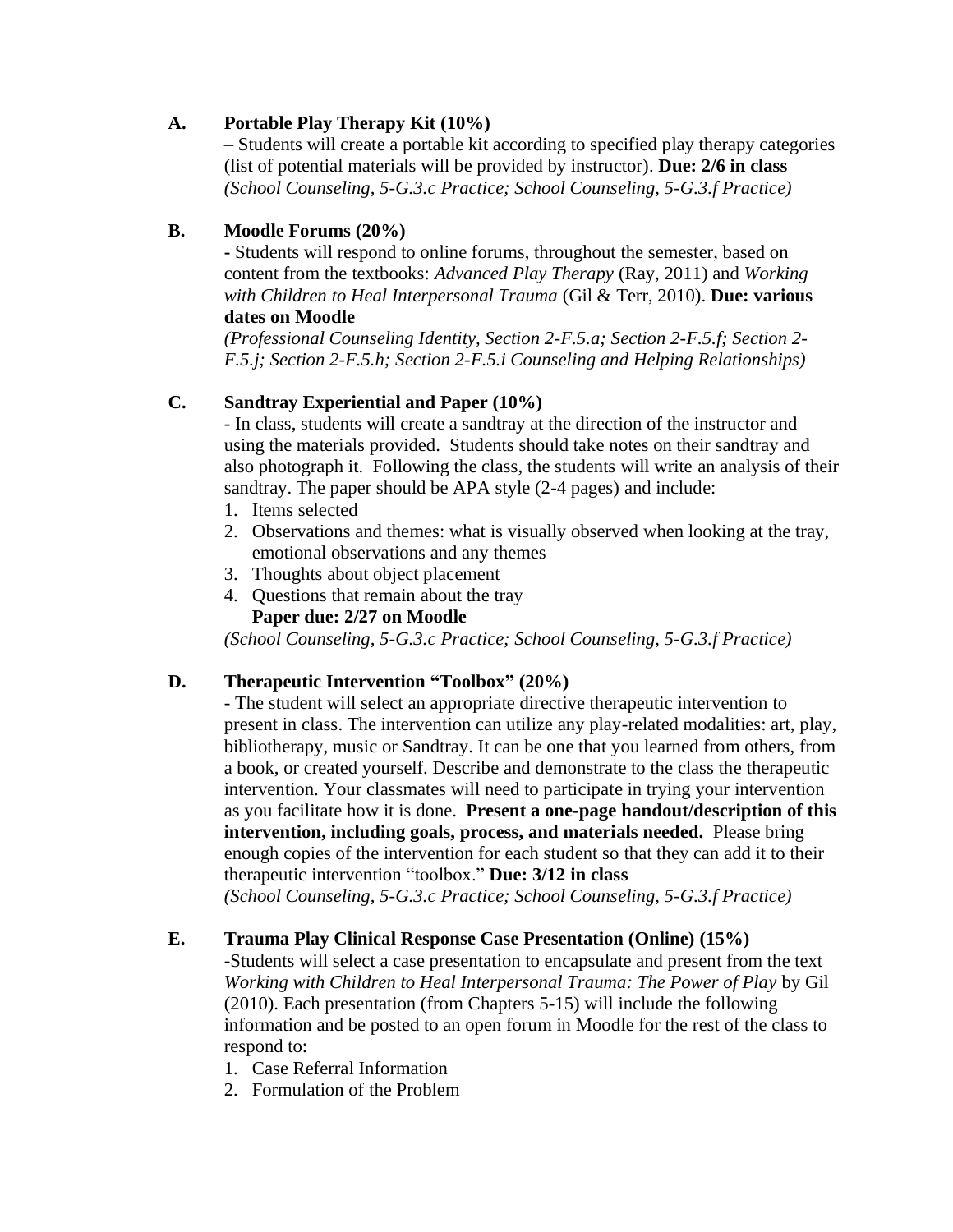- 3. Invitation to Play Therapy
- 4. Case Illustration (explain the stages of the therapeutic process, in detail)
- 5. Summary of Clinical Impressions of the Author

**Due: various dates on Moodle**

*(Professional Counseling Identity, Section 2-F.3.g Human Growth and Development; School Counseling, 5-G.2.e; 5-G.2.g Contextual Dimensions)*

# **F. Play Therapy Session and Case Conceptualization Presentation (25%)-**

- 1. Arrange 1 thirty-minute **Client-centered/non-directive** play session with a child other than your own (between the ages of 4 and 12) and videotape the session. Either use your portable play therapy kit or toys that are consistent with appropriate toys in the playroom.
- 2. Present the following report (PowerPoint/ Prezi may be used) to the class. Your presentation should include the following headings:
	- a. Overview of the Session (setting, happenings, etc.)
	- b. My feelings about the session (explain in detail)
	- c. Child's Reactions
	- d. Play Therapy Themes observed
	- e. Examples of Limit Setting
	- f. Examples of Facilitating Decision-Making/Taking Responsibility
	- g. Corrected Responses: Select 3 responses you would like to correct. Share both the original response, the corrected response and a rationale for the change.
- 3. After presenting your report to the class, show 15-20 minutes of clips from the session, including either an example of Limit Setting or of Facilitating Decision-Making/Taking Responsibility.

# **Due: 4/9 or 4/16 in class**

*(School Counseling, 5-G.3.f Practice)*

#### *Final letter grade:*

91% to 100% -- A 81% to 90% -- B 71% to 80% -- C 0% to 70% -- F

#### **XII. Methods of instruction**

A combination of:

Classroom lectures and discussions Classroom experiential exercises Web-assisted instructions and tests/exams

#### **Additional Course Information:**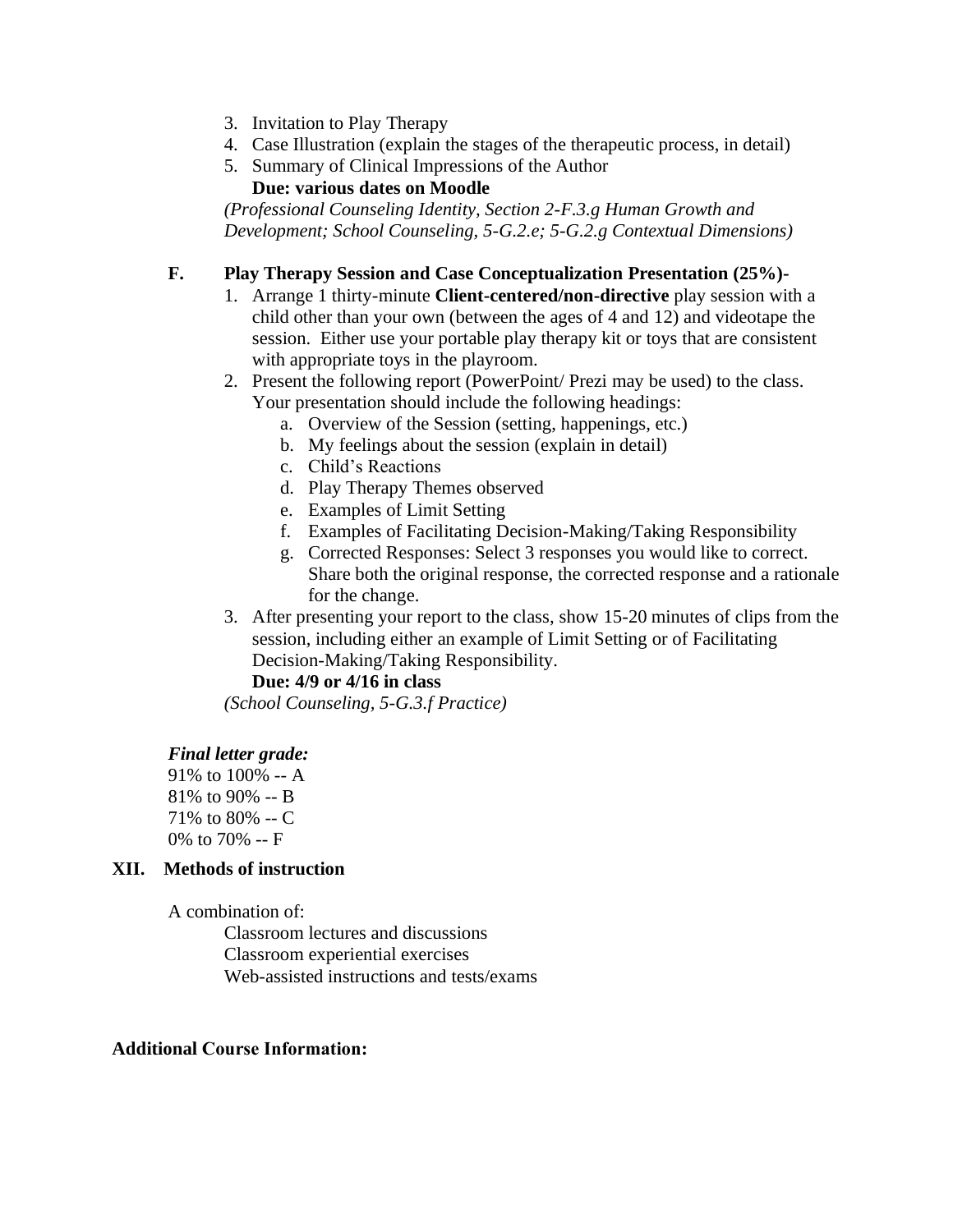All course information is included in the Keys to Success Booklet included on the class Moodle site, which includes grading rubrics, weekly assignment formats, and contact information.  Policy on late work is based upon individual faculty discretion.  Every effort will be made to respond to emails within 48 hours during the work week. Every effort will be made to grade course assignments in 2 weeks, based upon scope of assignment. 

**Academic Honesty** – Southeast Missouri State University expects all students, faculty and staff to operate in an honest and ethical manner. Academic dishonesty is a very serious offense because it undermines the value of your education and the education of others. Students who engage in academic dishonesty face significant penalties. Forms of academic dishonesty include, but are not limited to, plagiarism, cheating, contract cheating, misrepresentation, and other actions you take. Some of these are defined below: 

Plagiarism means passing off someone else's work as your own, whether it is intentional or unintentional. 

Cheating includes copying from another person or source of information to meet the requirements of a task.  

Contract cheating is paying someone else or a company to do your work.  

Misrepresentation means you are posing as someone else or someone else is posing as you to complete a task.  

Collusion means working with one or more people to cheat. If you help someone cheat or plagiarize you will face the same penalties. 

For more information, visit the Responsible Redhawks Code of Conduct http://www.semo.edu/responsibleredhawks/code-of-conduct.html or the Faculty Handbook Section (D) on Academic Honesty http://www.semo.edu/facultysenate/handbook/5d.html 

**Accessibility –** Southeast Missouri State University and Disability Services are committed to making every reasonable educational accommodation for students who identify as people with disabilities. Many services and accommodations which aid a student's educational experience are available for students with various disabilities. Students are responsible for contacting Disability Services to register and access accommodations. Accommodations are implemented on a case by case basis. For more information, visit http://www.semo.edu/ds/ or contact Disability Services at 573-651- 5927. 

**Civility –** Your university experience is purposely designed to introduce you to new ideas, help you think effectively, develop good communication skills, evaluate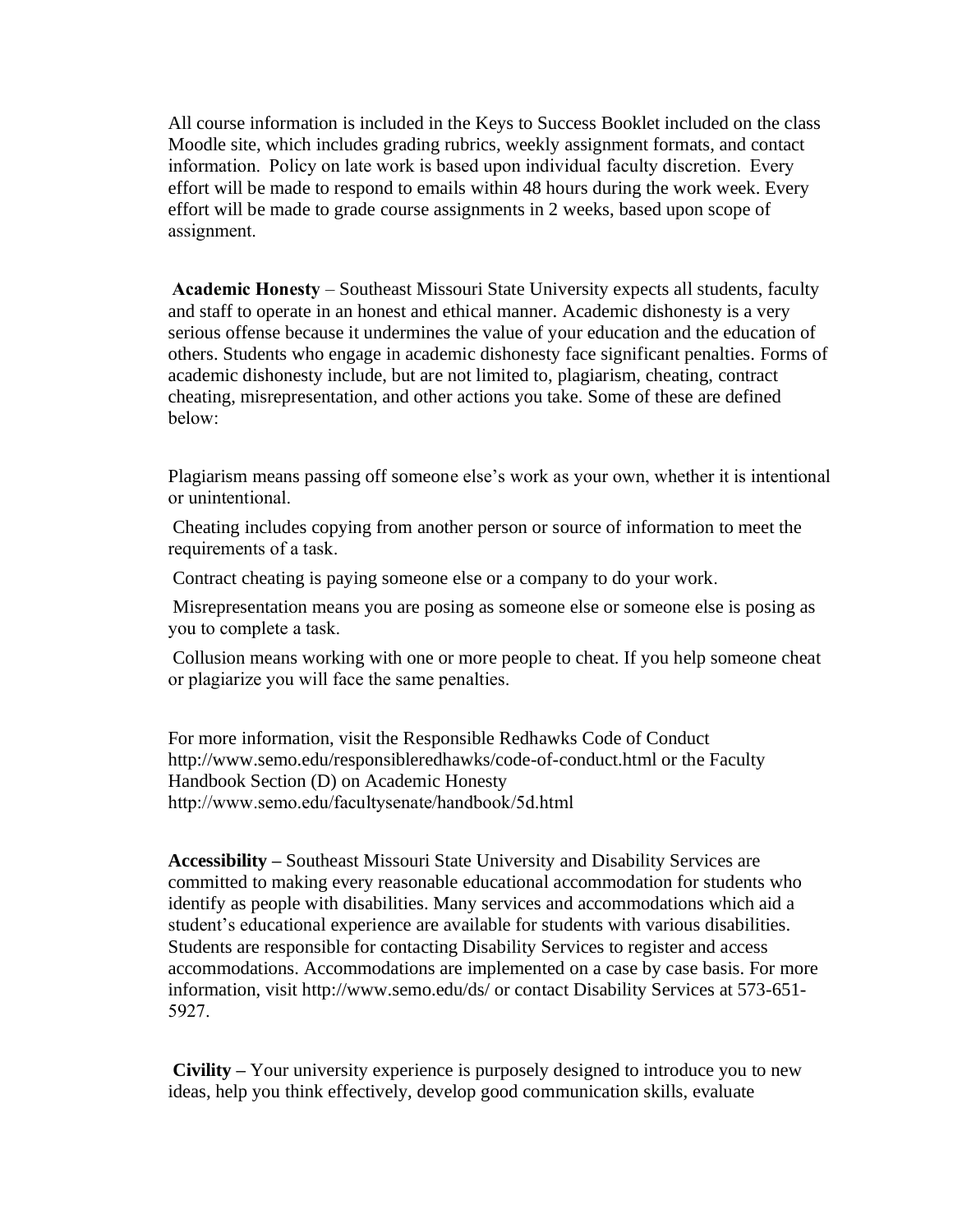information successfully, distinguish among values and make sound judgements. Doing this well requires respectful and courteous discussion among and between students and the instructor. Together, we must create a space where we acknowledge and respect others have different experiences, perspectives and points of view. Disagreements are likely. Mutual respect for one another and a willingness to listen are important. Remember, you are responsible for your behavior and actions. There is a no tolerance policy on bullying or harassment of any kind. Additional information on student conduct may be found at: http://www.semo.edu/pdf/stuconduct-code-conduct.pdf?ver=1.0 and [http://www.semo.edu/pdf/Conduct\\_Faculty\\_Resource\\_Guide.pdf](http://www.semo.edu/pdf/Conduct_Faculty_Resource_Guide.pdf     ) 

Further, it is to be expected that the instructor will treat all students with dignity and respect – it is also expected that the students will treat both the instructor and other students with this same respect. In order to facilitate this process more effectively, students are asked the following: 1) before class turn off all pagers and cell phones; 2) refrain from text messaging during class; 3) avoid distracting behavior (e.g. popping gum, noisy eating, and clipping fingernails); 4) minimize side conversations; and, 5) maintain respectful interactions. Finally, personal harassment of any kind will not be tolerated.

**Mandatory Reporting –** I will keep information you share with me confidential to the best of my ability, but as a professor I am legally required to share information about sexual misconduct and crimes I learn about to make our campus and community safe for everyone.  

**Student Success –** This course uses SupportNET, Southeast's student success network, to improve communication between students, faculty and staff on campus. You'll get emails through SupportNET with information about resources or concerns. Please read these emails—they are sent to help you succeed! You can access SupportNET through your portal, Moodle or directly at supportnet.semo.edu to see any academic alerts, ask for help and to access resources to support your success at Southeast. 

#### **XIII. Counselor Dispositions**

Counselor Dispositions, as assessed within Counselor Education are guided by the central core of the Counseling Conceptual Framework. The beliefs and attitudes related to the areas of *competence, reflection and caring*, are the guiding influence with the eight foundational counselor dispositions assessed throughout the program. These are: 1) Genuineness, 2) Congruence, 3) Non-judgmental Respect, 4) Emotional Awareness, 5) Ethical Understanding, 6) Concreteness, 7) Empathy, and 8) Professional Commitment. See <http://www.semo.edu/pdf/EduLeadCounsel-StudentHandbook2016.pdf>

#### **XIV. Knowledge Base References:**

Axline, V. M. (2012). *Play therapy*. Ballantine Books.